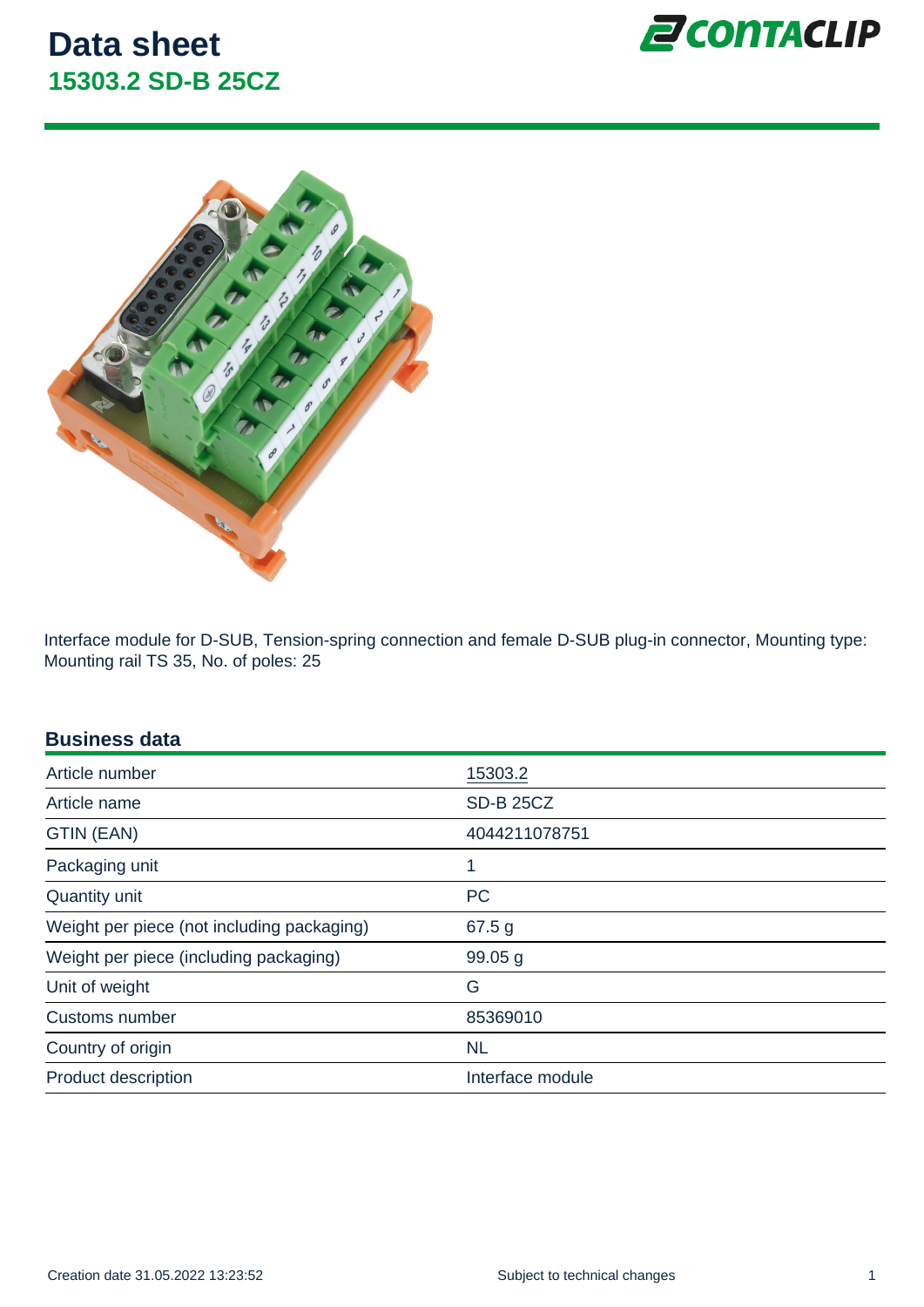

### **Technical data**

| <b>Dimensions</b>                                           |                           |
|-------------------------------------------------------------|---------------------------|
| Length                                                      | 47 mm                     |
| Width                                                       | <b>78 mm</b>              |
| <b>Height TS 35/7.5</b>                                     | 38 mm                     |
| <b>Ratings</b>                                              |                           |
| Overvoltage category                                        | Ш                         |
| Contamination degree                                        | $\overline{2}$            |
| <b>Connection data</b>                                      |                           |
| Connection principle                                        | Tension-spring connection |
| Number of connections                                       | 1                         |
| No. of poles                                                | 25                        |
| Wire cross-section single core (rigid), min.                | $0.08$ mm <sup>2</sup>    |
| Wire cross-section single-core (rigid), max.                | $2.5$ mm <sup>2</sup>     |
| Wire cross-section stranded, min.                           | $0.14 \, \text{mm}^2$     |
| Wire cross-section stranded, max.                           | $2.5$ mm <sup>2</sup>     |
| Wire cross-section stranded with wire-end ferrules,<br>min. | $0.14 \, \text{mm}^2$     |
| Wire cross-section stranded with wire-end ferrules,<br>max. | $1.5$ mm <sup>2</sup>     |
| Stripping length                                            | 6 mm                      |
| Input data                                                  |                           |
| Max. operating voltage AC/DC                                | 125 V                     |
| Current load per channel, max.                              | 1,5A                      |
| <b>Materials</b>                                            |                           |
| Working temperature, min.                                   | $-20$ °C                  |
| Working temperature, max.                                   | 50 °C                     |
| <b>Further technical data</b>                               |                           |
| Mounting type                                               | <b>TS 35</b>              |
| Connector type                                              | D-sub female socket block |
| Test voltage                                                | 0.67 kV                   |
| Shielded                                                    | √                         |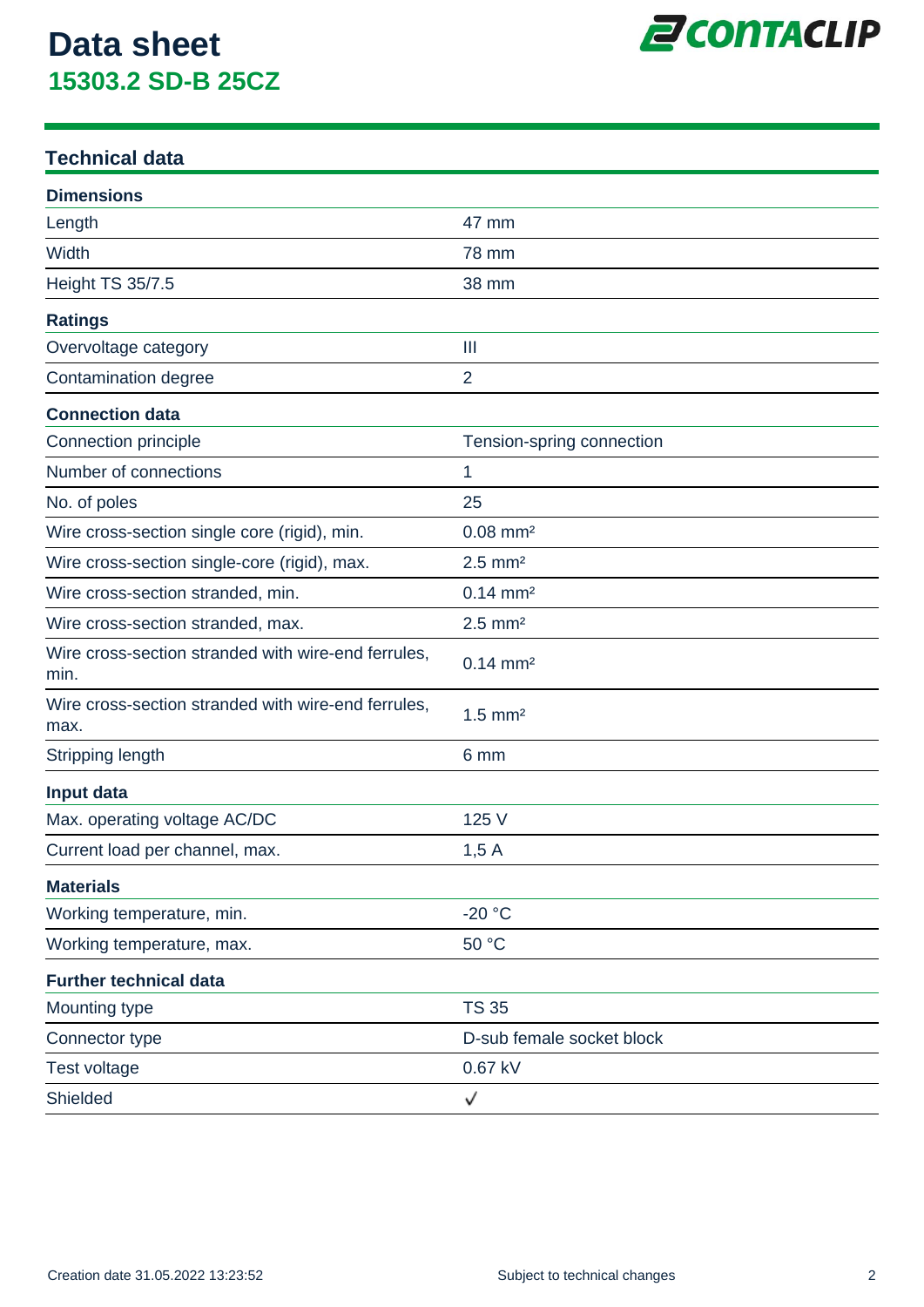

### **Technical data**

| <b>Environmental Product Compliance</b> |            |  |
|-----------------------------------------|------------|--|
| <b>REACH Conform</b>                    | <b>ves</b> |  |
| <b>REACH Reference date</b>             | 2022-01-17 |  |
| <b>REACH Candidate Substance Note</b>   | No.        |  |
| <b>RoHS Conform</b>                     | yes        |  |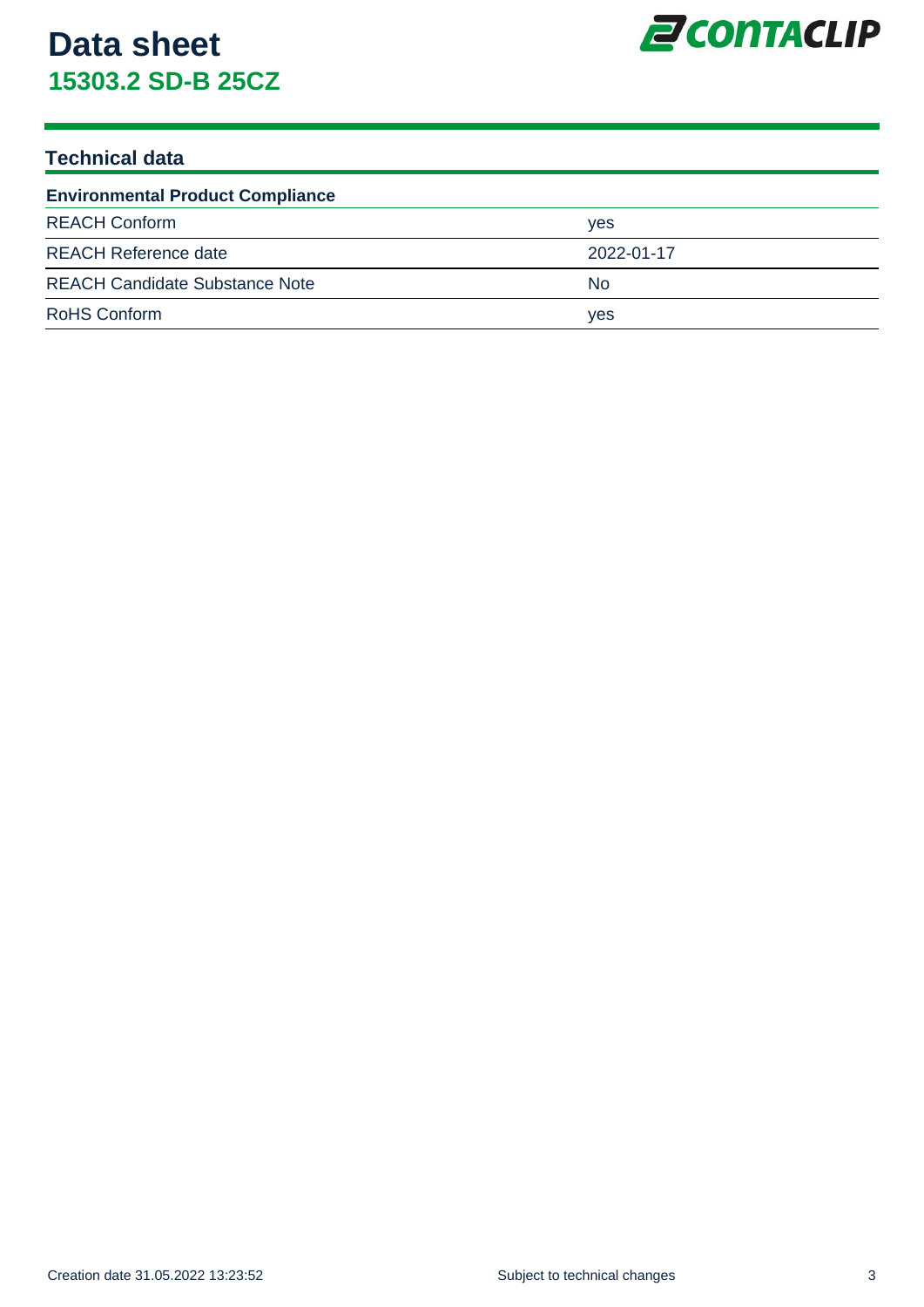

### **Approvals**

#### **Standards and regulations**

Standards / specifications DIN VDE 0110 / EN 50178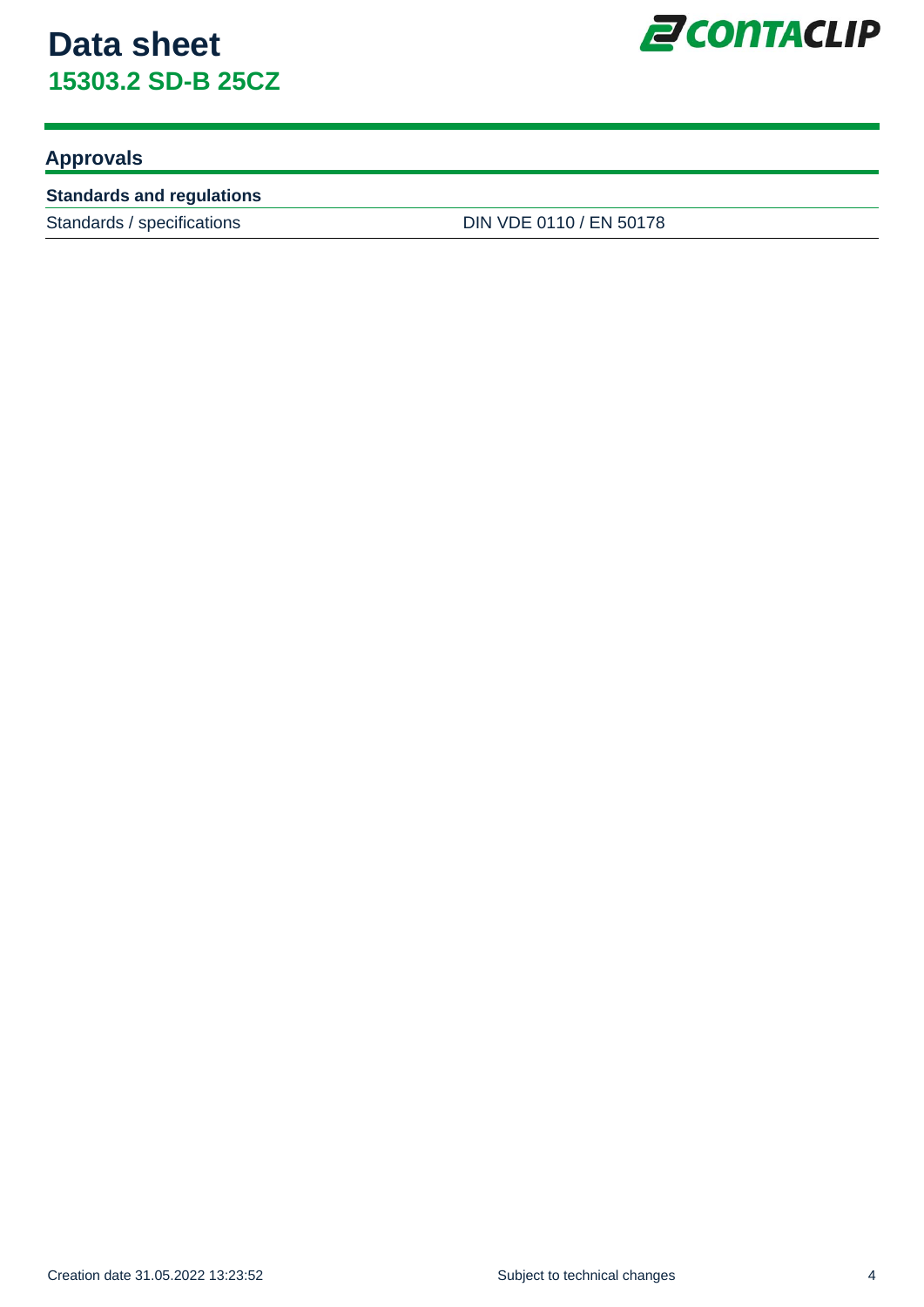

#### **Media**